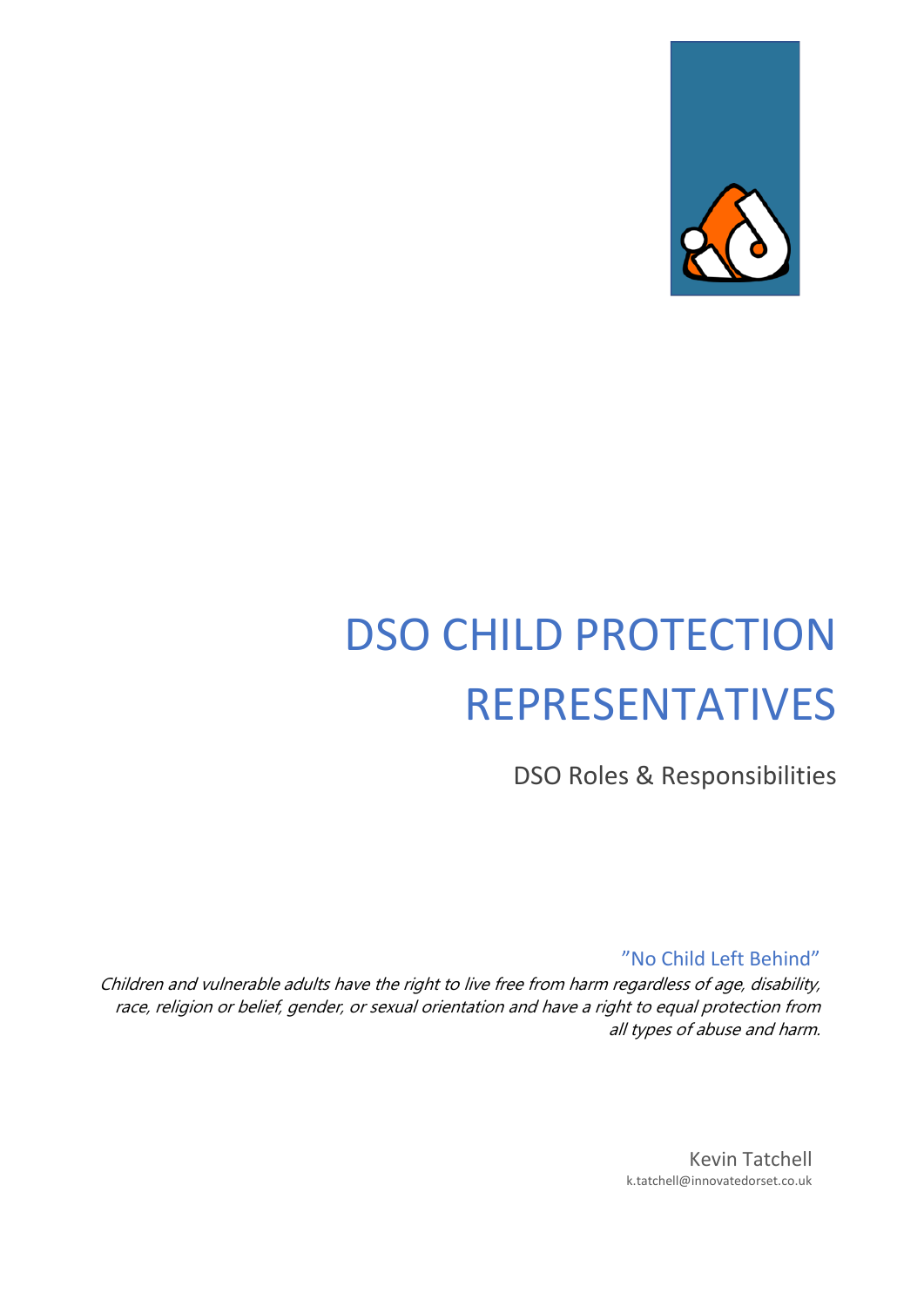## DSO CHILD PROTECTION REPRESENTATIVES

#### Purposes of this document

This document is to explain the role of the DSO, DDSO, and subsequent other workers' roles and duties around child protection and safeguarding.

Please note: Safeguarding children is everyone's responsibility, regardless of whether you have a Designated Safeguarding Officer or not.

#### Innovate Dorset Ltd – Aims of this document

Inform readers of the company's commitment to child safety visa the following title headings:

1. Child Protection Representative. (DSO and DDSO)

Innovate Dorset has appointed a child protection representative (DSO) and (DDSO).

DSO (Designated Safeguarding Officer)

DDSO (Deputy Designated Safeguarding Officer)

Any worker who has any child safety concerns should discuss them with him/her as the first point of call.

### The DSO will take on the following responsibilities:

- 1. They will ensure that this policy is being put into practice.
- 2. They will insist on being the first point of contact via the phone for child protection issues.
- 3. They will keep clear and concise records of any concerns expressed about child protection issues. And they will bring any child protection concerns to the notice of the correct Local Authority, i.e. (MASH) [Multi-Agency Safeguarding Hub,](https://www.oxfordshire.gov.uk/business/information-providers/multi-agency-safeguarding-hub#:%7E:text=MASH%20is%20a%20multi-agency%20team%20which,identifies%20risks%20to%20vulnerable%20adults%20and%20children.) or (LADO) Local Authority Designated Officer if deemed appropriate.
- 4. Ensuring that paid staff and volunteers are given proper supervision.
- 5. Ensuring that everyone involved with the organisation is aware of the identity of the Child Protection Representative.

DSO Mrs. Claire Escott – Manager – 01202 885511 – 07923 211875

DDSO Mr. Luke Monahan – Assistant Manager – 01202 885511 – 07923 211894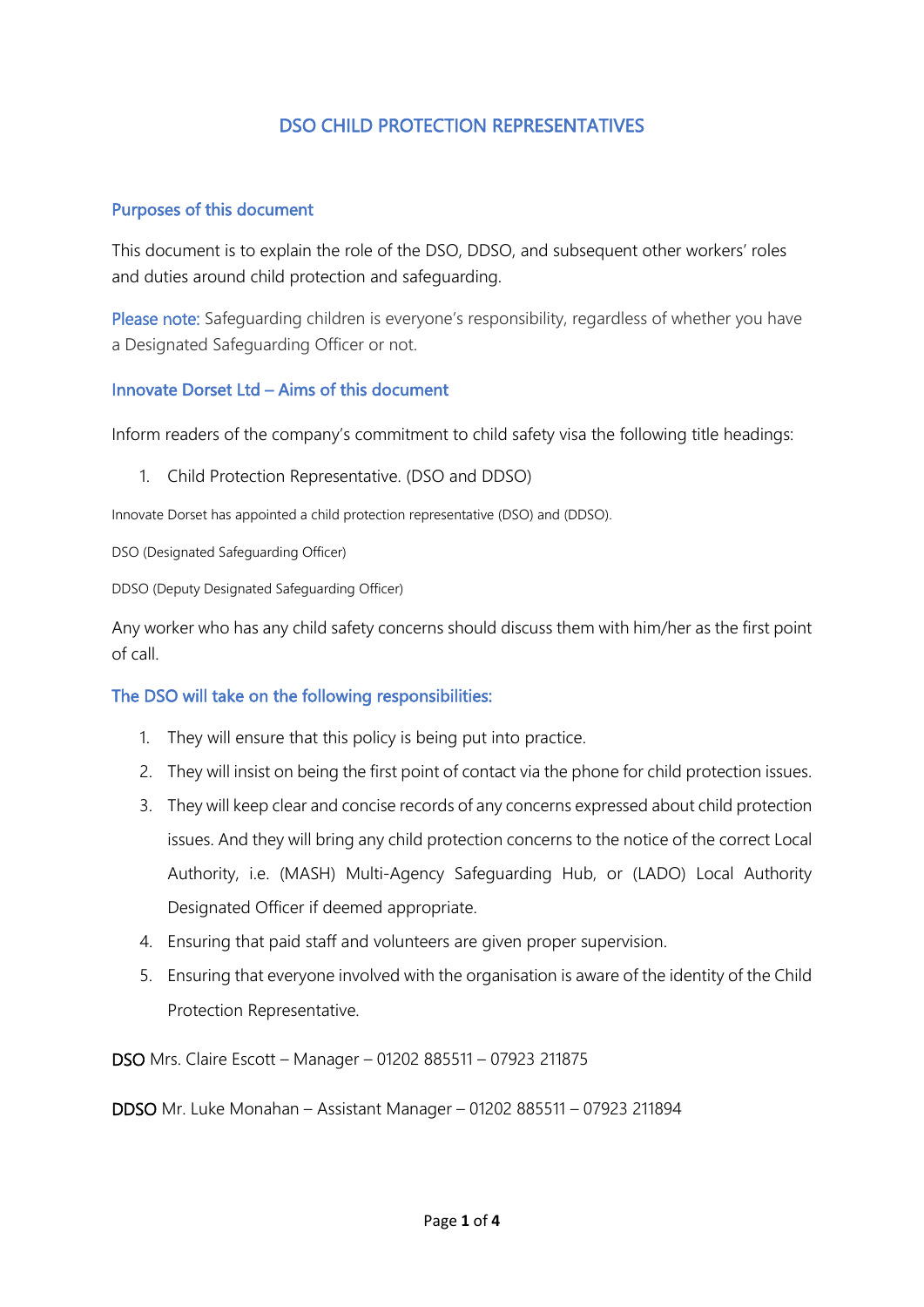## The Role & Responsibilities of a Designated Safeguarding Officer

Innovate's Designated Safeguarding Officer is the person who has responsibility for ensuring a company's safeguarding policy is adhered to. The role isn't essential to the operation of the company. However, the safety of children and their wellbeing is of paramount concern to Innovate Dorset Ltd. And our work with children and/or vulnerable adults, the company insists that an officer position is in place to ensure that safeguarding efforts are as efficient and effective as possible.

#### THE ROLE

The Designated Safeguarding Officer is the first point of contact for all staff and volunteers to go to for advice if they are concerned about a child (this may also need to be out of hours, in which case a Deputy has also been appointed to share the responsibility.)

DSO and DDSO have a higher level of safeguarding training and knowledge than the rest of the staff and will have completed the appropriate training and update as required to act within this role.

- They ensure that they comply with safe recruitment procedures for new staff members and their induction.
- They support staff to assist in information regarding concerns and support decision-making about whether staff concerns are sufficient enough to notify Children's Social Work Services or whether other courses of action are more appropriate.
- They make formal referrals to the Dorset MASH Team.
- They ensure that concerns are logged and stored securely
- They have joint responsibility with the management to ensure that the organisation's safeguarding policy and related policies and procedures are followed and regularly updated.
- They are responsible for promoting a safe environment for children and young people.
- They know the contact details of relevant statutory agencies e.g., Children's Social Work Services (CSWS), Police, Local Safeguarding Children Board, and the Local Authority Designated Officer (LADO) for allegations against staff.
- It is not the responsibility of the designated safeguarding officer to decide whether a child has been abused or not- that is the responsibility of investigative statutory agencies such as Children's Social Work Services or the police. However, keeping children safe is everybody's business and all staff should know who to go to and how to report any concerns they may have about a child being harmed or at risk of being harmed.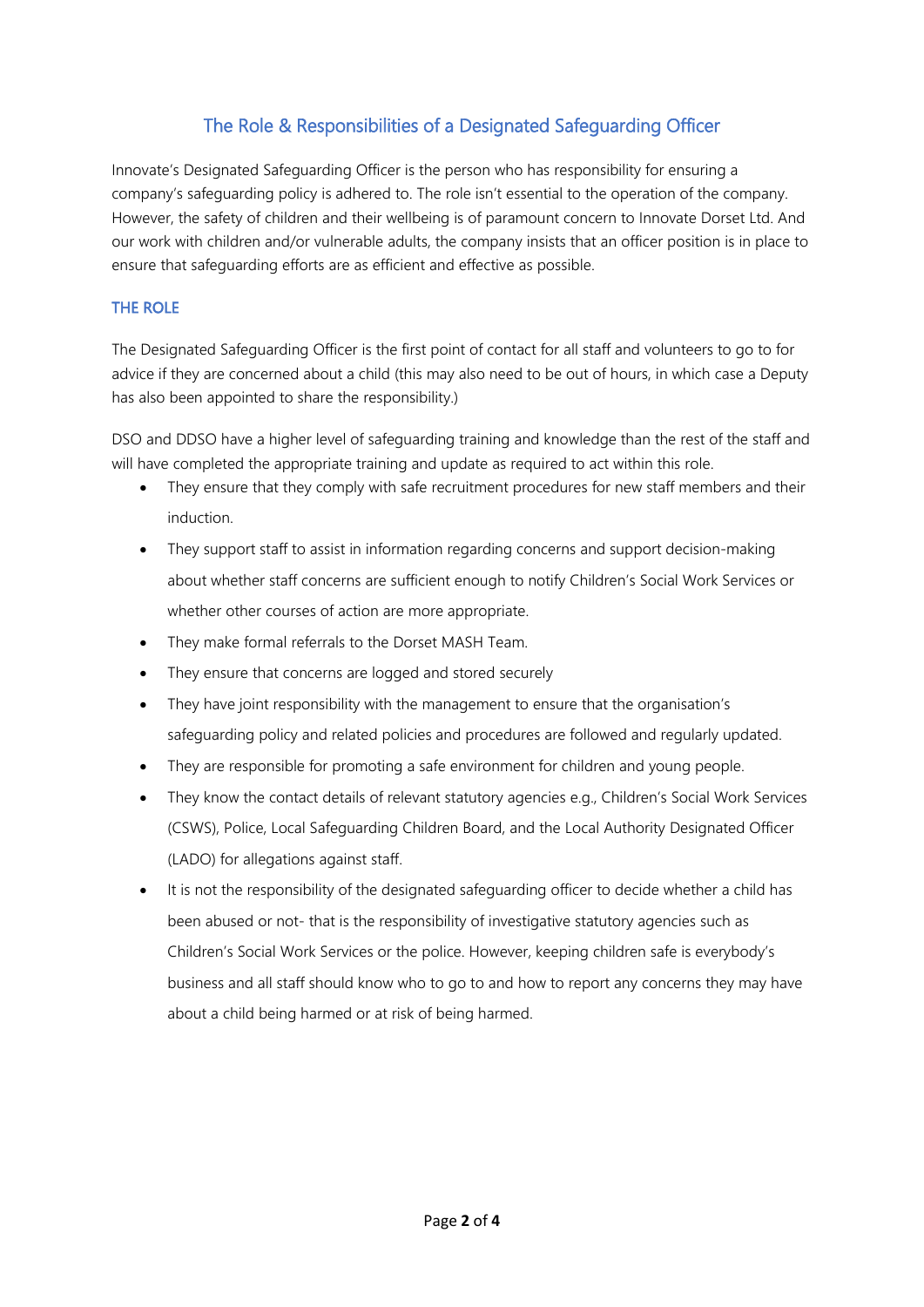#### **RESPONSIBILITIES**

- Drawing up and enforcing the company's safeguarding policy.
- Being alert to and recognising welfare issues, being sure to challenge poor practice.
- Sharing appropriate information with relevant people.
- Gathering any other relevant information and evidence.
- Consulting local safeguarding children board procedures for additional information and guidance if needed.
- Making referrals to social services when appropriate.
- Continue working with the family, sharing information, and contributing to plans if the concern is investigated.
- Ensuring that all staff having contact with children, vulnerable adults, and/or their families have received appropriate training on safeguarding issues.
- Being the first point-of-call for all staff who have safeguarding concerns.